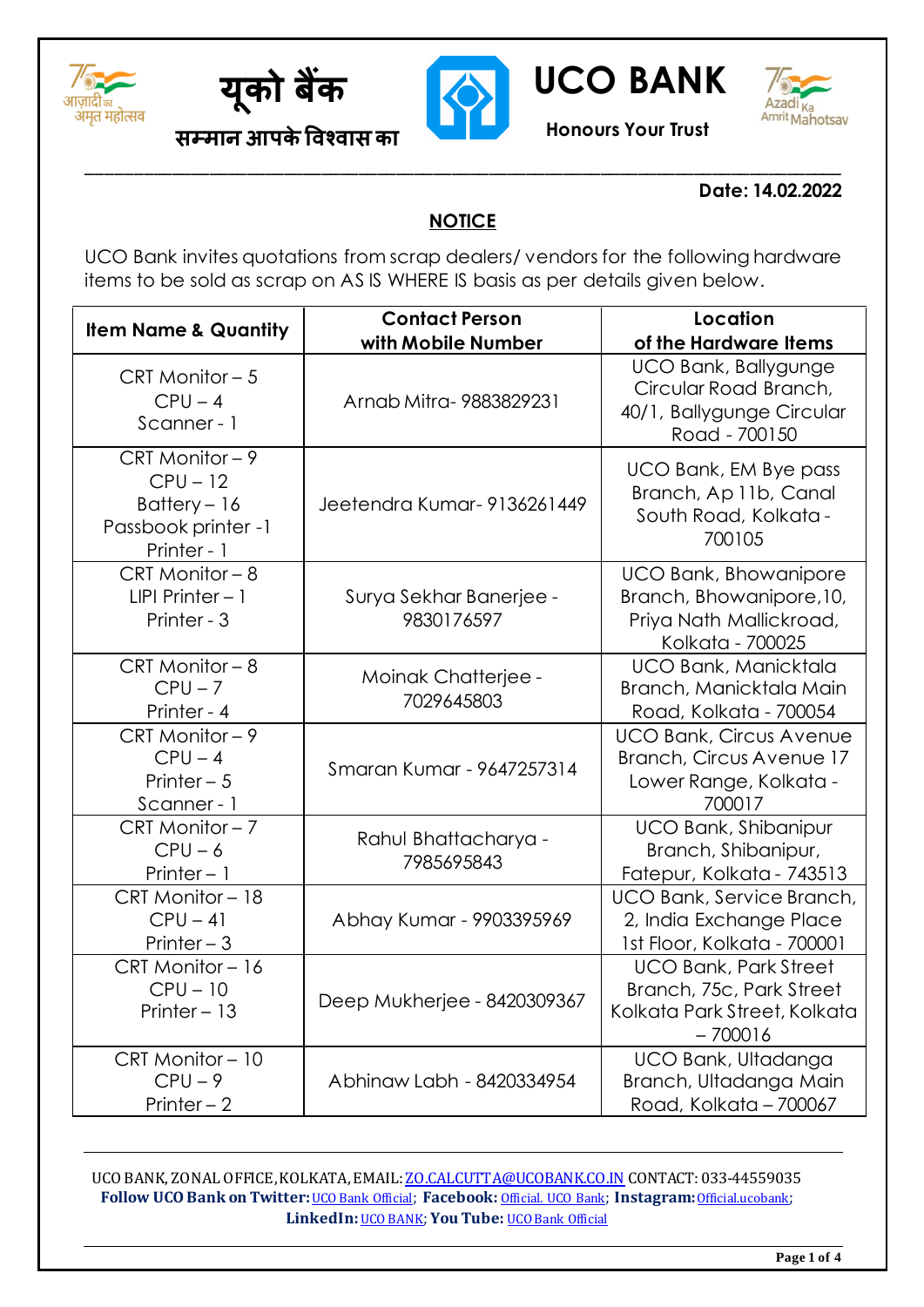





**को बैंक UCO BANK**



**सम्मान आपकेविश्िास का Honours Your Trust**

| CRT Monitor / $LCD - 5$<br>$CPU - 3$<br>Printer $-2$          | Chandan Kumar Rahi -<br>7358688539     | <b>UCO Bank, BurraBazar</b><br>Branch, 1, Sambhu Mullick<br>Lane Burra Bazar, Kolkata -<br>700007          |
|---------------------------------------------------------------|----------------------------------------|------------------------------------------------------------------------------------------------------------|
| CRT Monitor - 11<br>$CPU - 11$<br>Printer $-2$<br>Scanner - 2 | Abhishek Kumar Jaiswal -<br>8240365137 | <b>UCO Bank, Ektp Survey</b><br>Park Branch, C-220, Survey<br>Park, Kolkata - 700075                       |
| CRT Monitor-11<br>$CPU - 11$<br>Printer $-3$<br>Scanner - 1   | Kumar Sauray - 9007576531              | <b>UCO Bank, Golf Green</b><br>Branch, Golf Green 8/87,<br>Kolkata - 700032                                |
| $CRT$ Monitor $-7$<br>$CPU - 12$<br>Printer $-3$              | Yashlok Maurya - 7007682193            | <b>UCO Bank, Park Circus</b><br>Branch, P-64, Dr.Sundari<br>Mohan Avenue, Park<br>Circus, Kolkata - 700014 |

- Interested parties are requested to offer their rate as a lot.
- **The items lying/working at the sites may be inspected between 3 PM to 5 PM on 16.02.2022 (Wednesday).**
- **The quotation should be submitted in a sealed envelope within 17.02.2022 by 3:00 PM at the following address:**

**Assistant General Manager Zonal Office Kolkata, Information Technology Cell, 1st floor, 3 & 4 DD Block, Salt Lake, Kolkata – 700064**

**Bids will be opened on 17.02.2022 at 5.00 PM.**

- Scrap Items are to be sold to the highest bidder. Bank will notify the selected bidder and the selected bidder will have to make the payment and take out the Scrap Items within the next 3 working days from notification without fail.
- Commercial format should be as per Annexure-A shared with this document.
- Bidder has to submit the following documents along with the commercial bids:
	- 1. Copy of GSTIN and PAN certificate in the name of the company.
	- 2. Copy of Factory/ Trade license.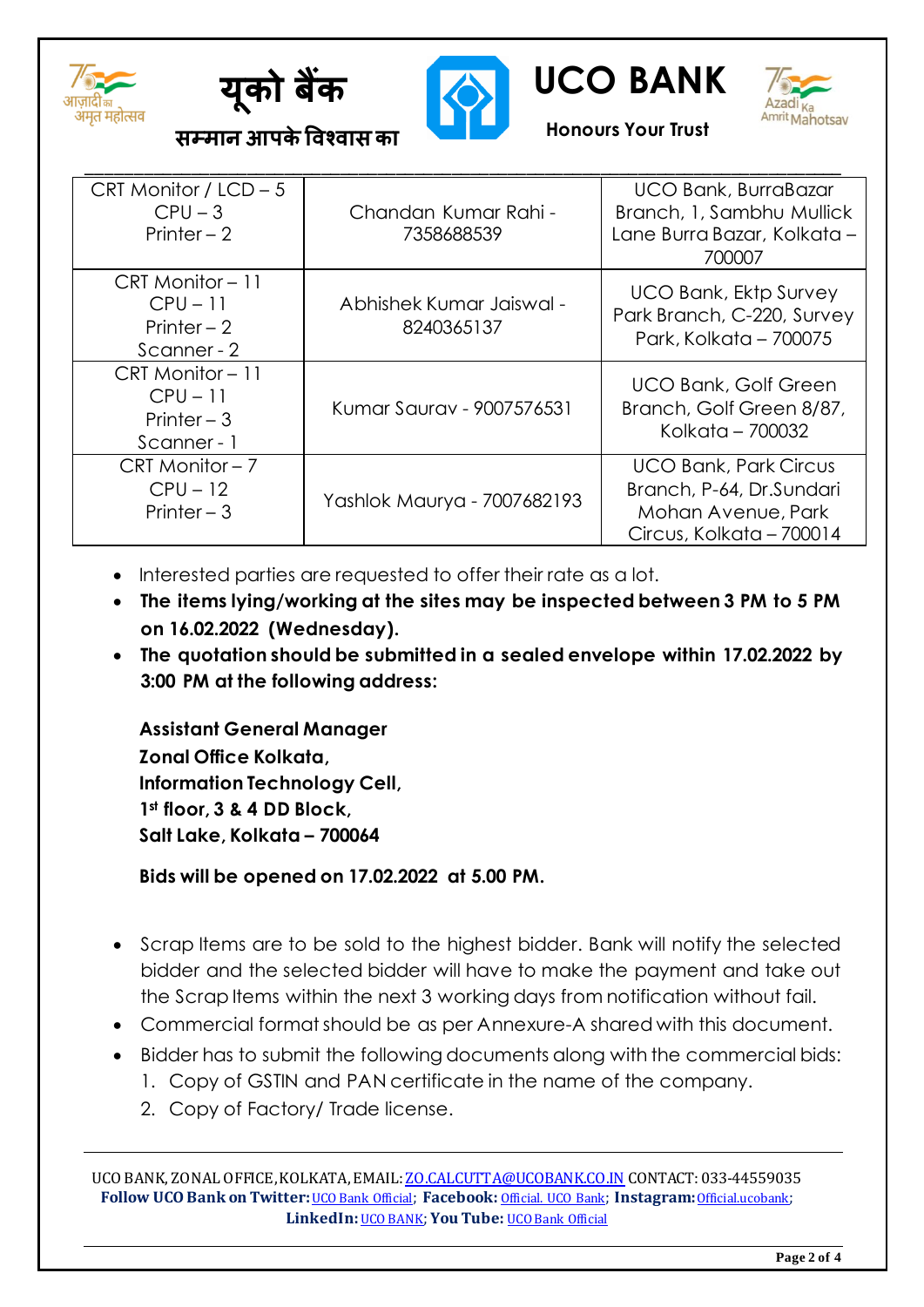







**को बैंक UCO BANK**

3. Copy of authorized e-Waste Management registration certificate.

**\_\_\_\_\_\_\_\_\_\_\_\_\_\_\_\_\_\_\_\_\_\_\_\_\_\_\_\_\_\_\_\_\_\_\_\_\_\_\_\_\_\_\_\_\_\_\_\_\_\_\_\_\_\_\_\_\_\_\_\_\_\_\_\_\_\_\_\_\_\_\_\_\_\_\_\_\_\_\_\_\_**

**Non-Submission of aforesaid documents may lead to rejection of bid document.**

**(Assistant General Manager) Zonal Office Kolkata**